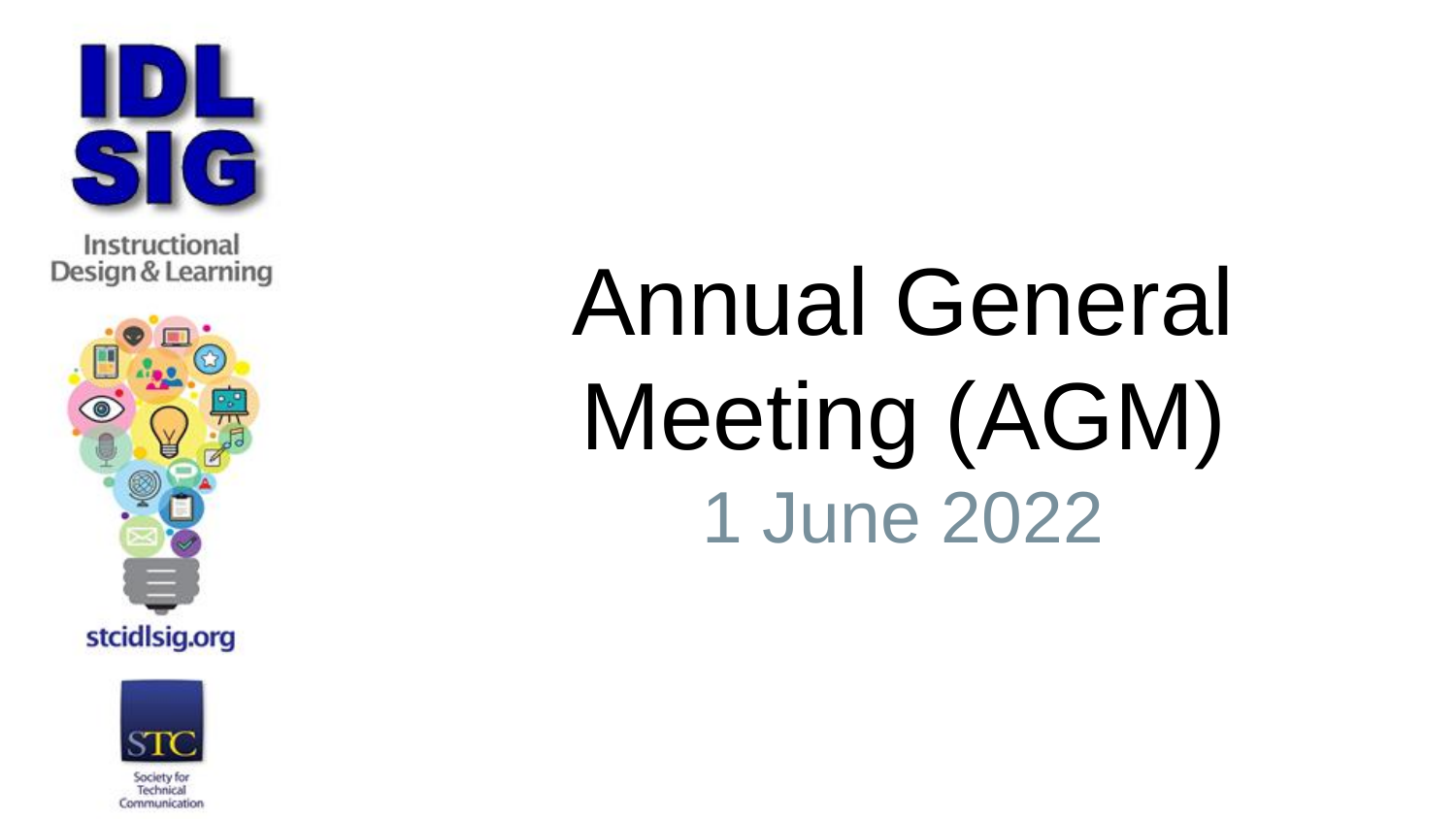

Instructional Design & Learning





Communication

# Why are we here?

Agenda

- ⮚ Welcome
- **► Year in review**
- **▶ Business (as usual)**
- $\triangleright$  Fun(ny) business

 $\triangleright$  Finale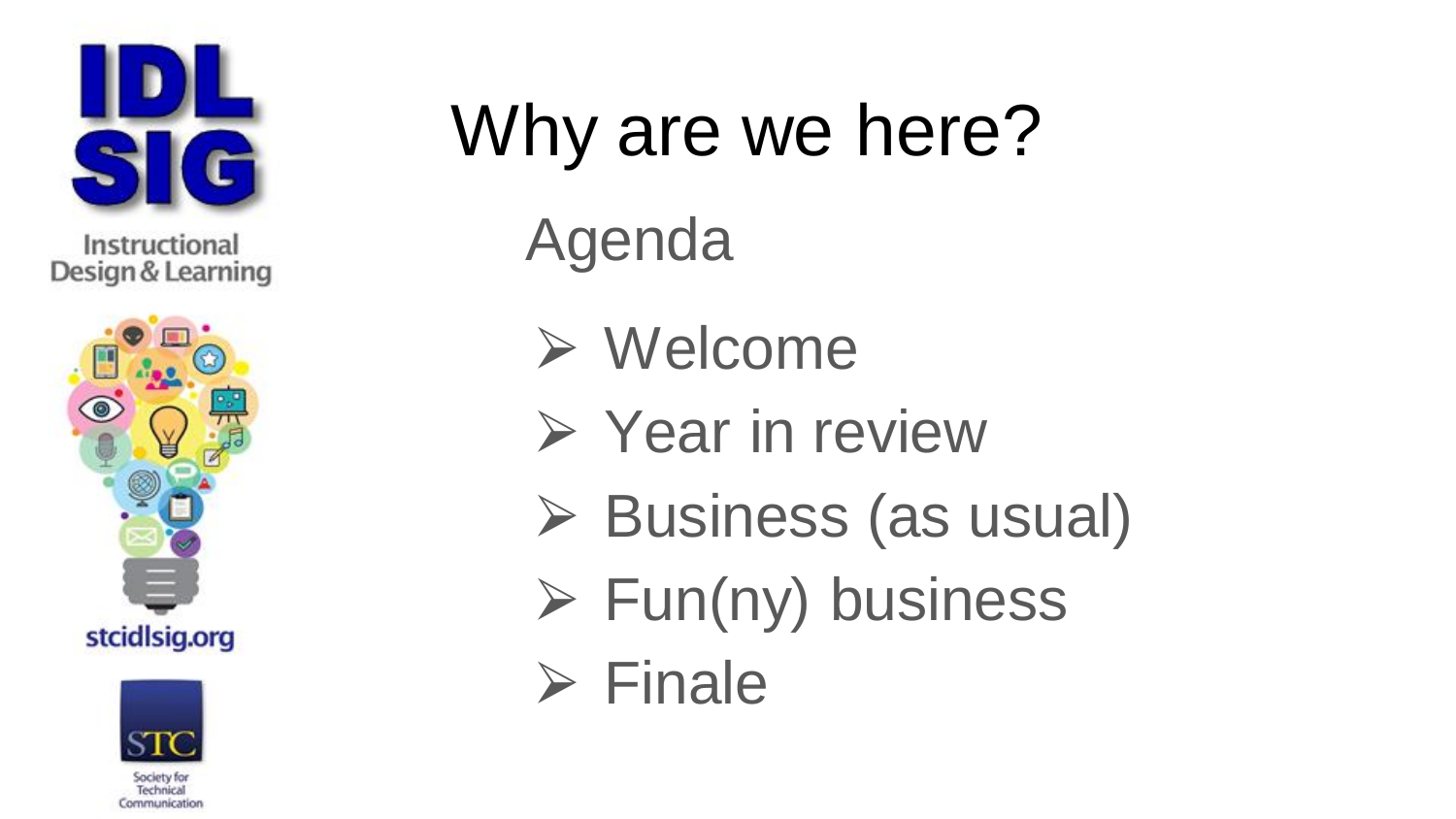## Welcome

We are an STC Special Interest Group (SIG) that focuses on the specialty of instructional design and learning.

Our mission is to help members:

- $\triangleright$  Develop knowledge and practical skills for designing & implementing technical instruction for online and traditional classroom settings.
- $\triangleright$  Promote sound design practices and provide information and education about instructional theory and research.

To provide our members with:

➢ Free webinars, newsletter, social media resources, opportunities in leadership and ID experience, informal virtual meetups, student activities, and training evaluations.

Add fun to the mix, and you have the IDL SIG team!

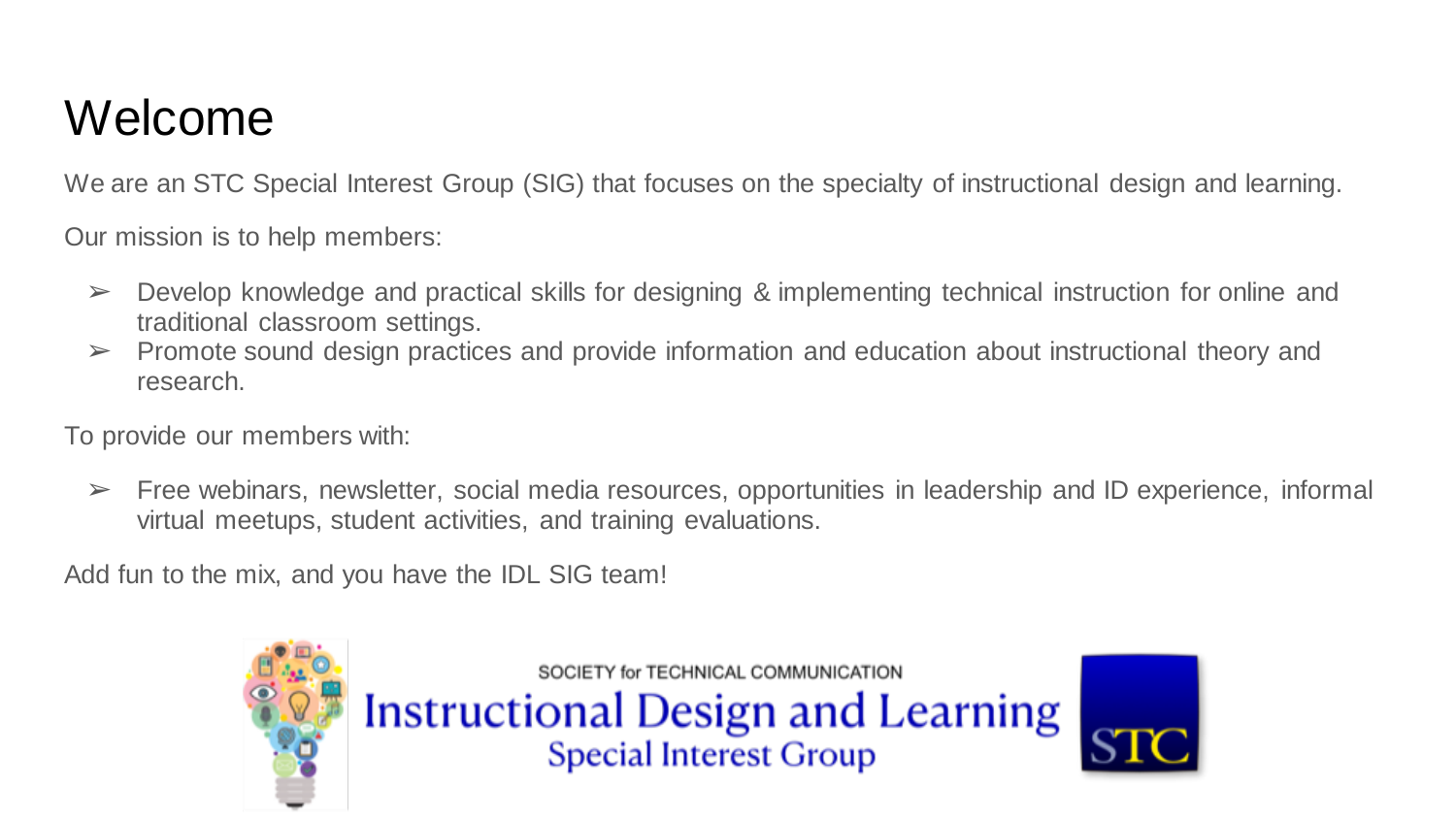# 2021-2022 Year Recap

- $\triangleright$  Community Achievement Award (CAA)
	- ⮚ Recognition: Awards & Honors (members & volunteers)
	- ⮚ Promote STC programs/activities & member recruitment
	- $\triangleright$  Provide IDL Programs and special events
	- ⮚ Reach out to members and potential members
	- ⮚ Give volunteers leadership opportunities
	- Do something new or creative



SOCIETY for TECHNICAL COMMUNICATION **Instructional Design and Learning Special Interest Group** 

#### Community Achievement Award Categories

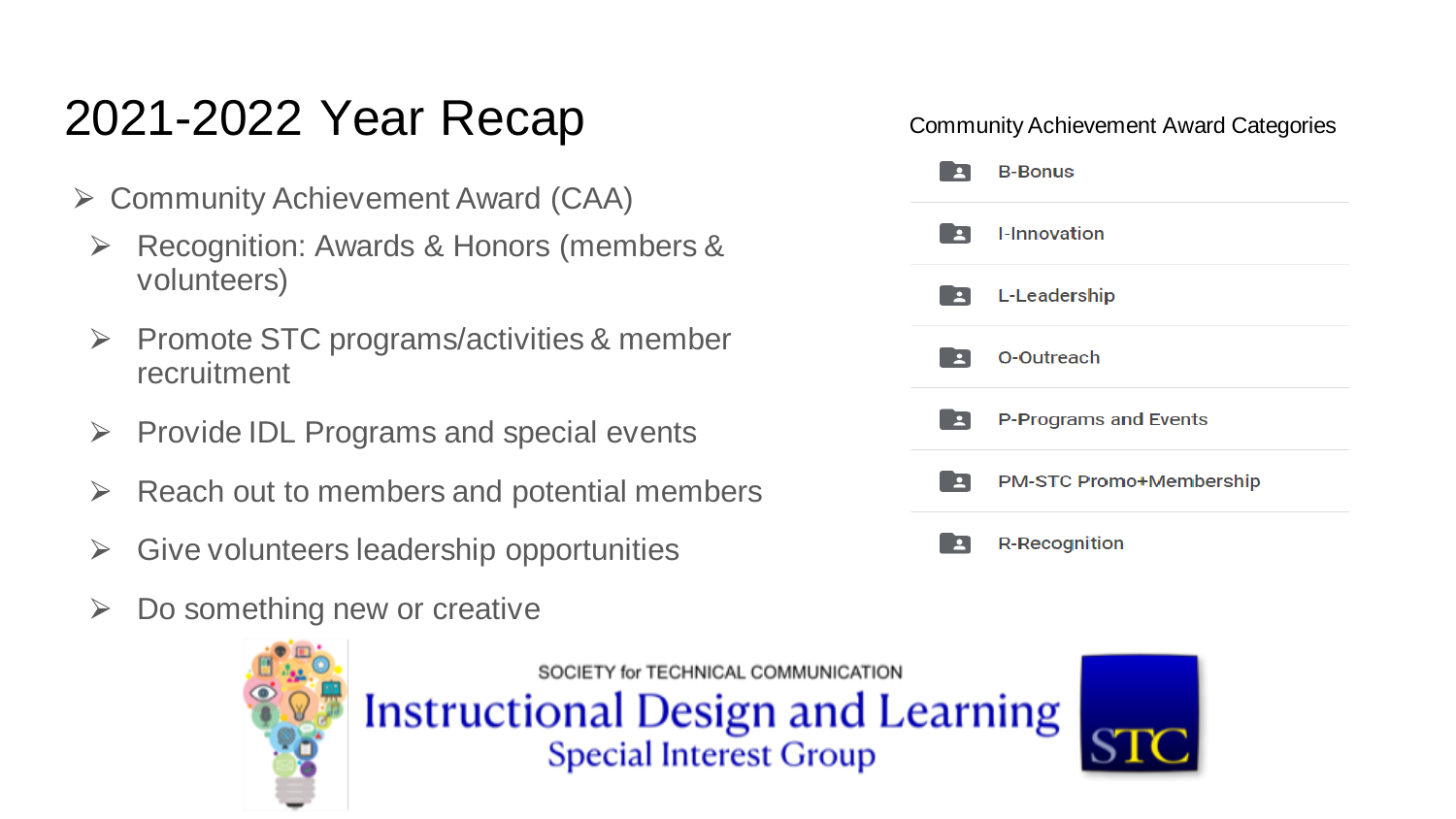











**Maralee Sautter**, current Manager, past co-manager, past webmaster



**Anita Matechuk,** Alpha Sigma Honoree, Volunteer Coordinator

**James Martin, Newsletter** Editor-in-Chief





**Jamye Sagan,**  current Treasurer, past Surveys, Social Media and past co-manager



**Jannetta Lamourt,**  Social Media wizard

**Lori Meyer**, Membership Manager past co-manager



manager

**Marcia Shannon,** Volunteer At Large, past



**Mellissa Ruryk**  Student Outreach, Newsletter, past co-manager

**Viqui Dill,**  Programs superhero, past comanager

















**Beth B Caroline B Carrie M Edel P Priyank A Rachel S Sara G**









And so many

more…







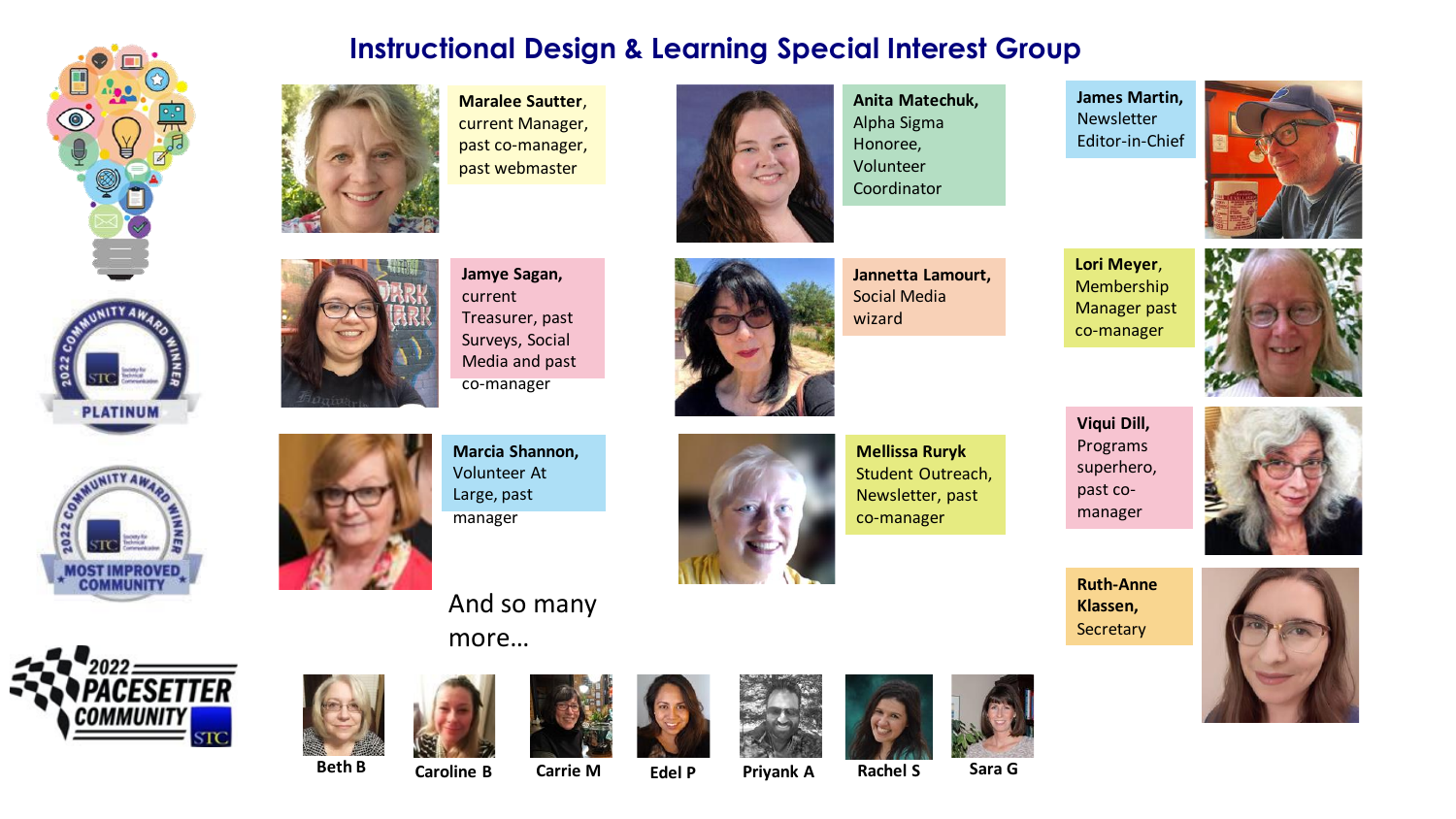# Business (as usual): Financial update

Current balance (as of May 31, 2022): \$1,879.80 After Summit and other expenses submitted: \$569.30

Where do our funds come from?

- $\star$  Community funds
- ★ Vested funds

How do we spend our funds?

 $\triangleright$  Items that benefit the SIG members as a whole

SOCIETY for TECHNICAL COMMUNICATION **Instructional Design and Learning** Special Interest Group

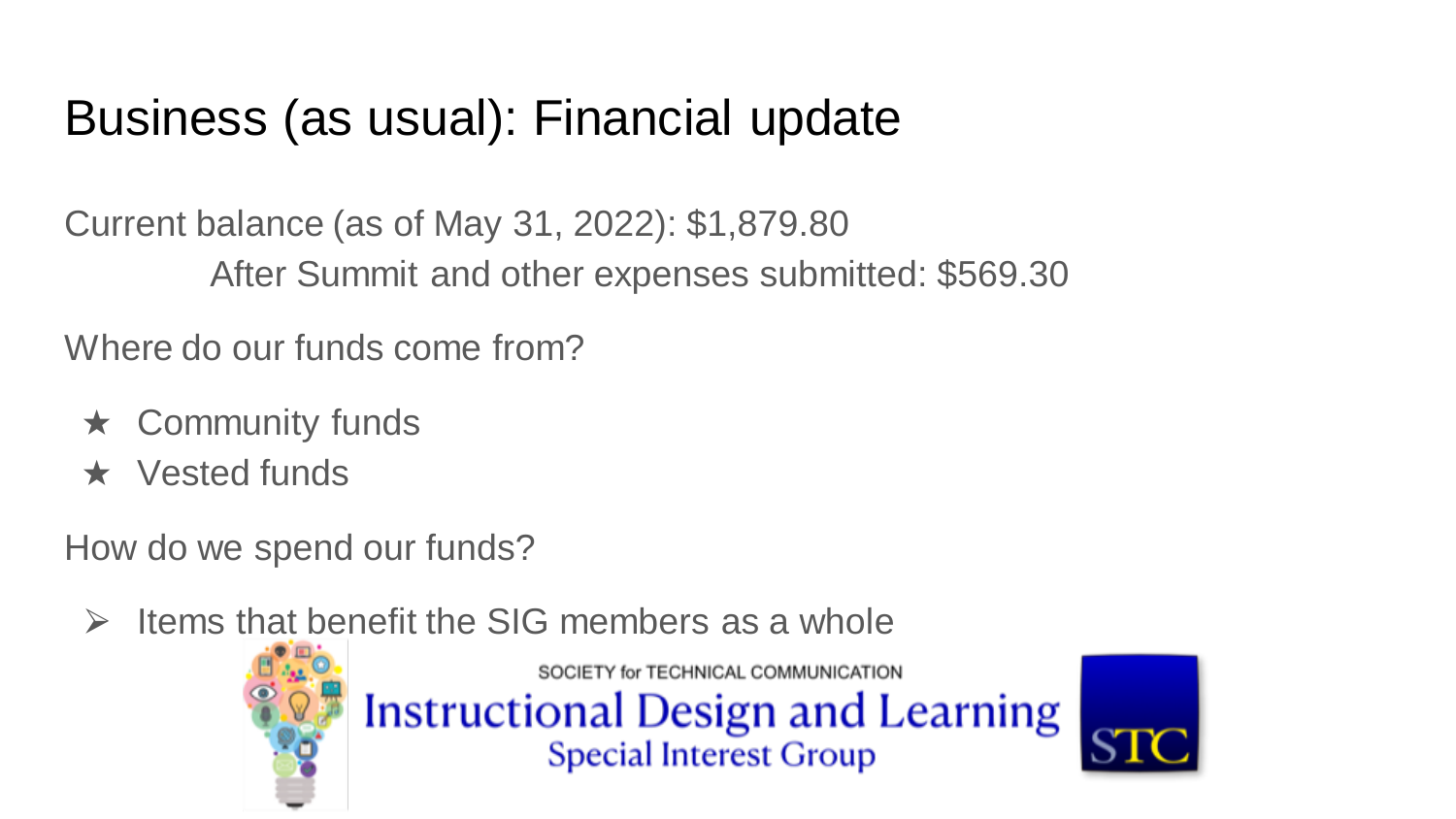# Membership update

The IDL SIG currently has a total of 263 members. Our roster of members in good standing includes:

- ⮚ 38 **Student** members (members enrolled in a course of study at an accredited college or university)
- ⮚ 24 **New Professional** members (members who graduated within the last three years)
- ⮚ 102 STC **Gold** members
- ⮚ 73 **Senior** members (those who have been STC members for five or more years)
- ⮚ 11 STC **Fellows**
- ⮚ 11 STC **Associate Fellows**

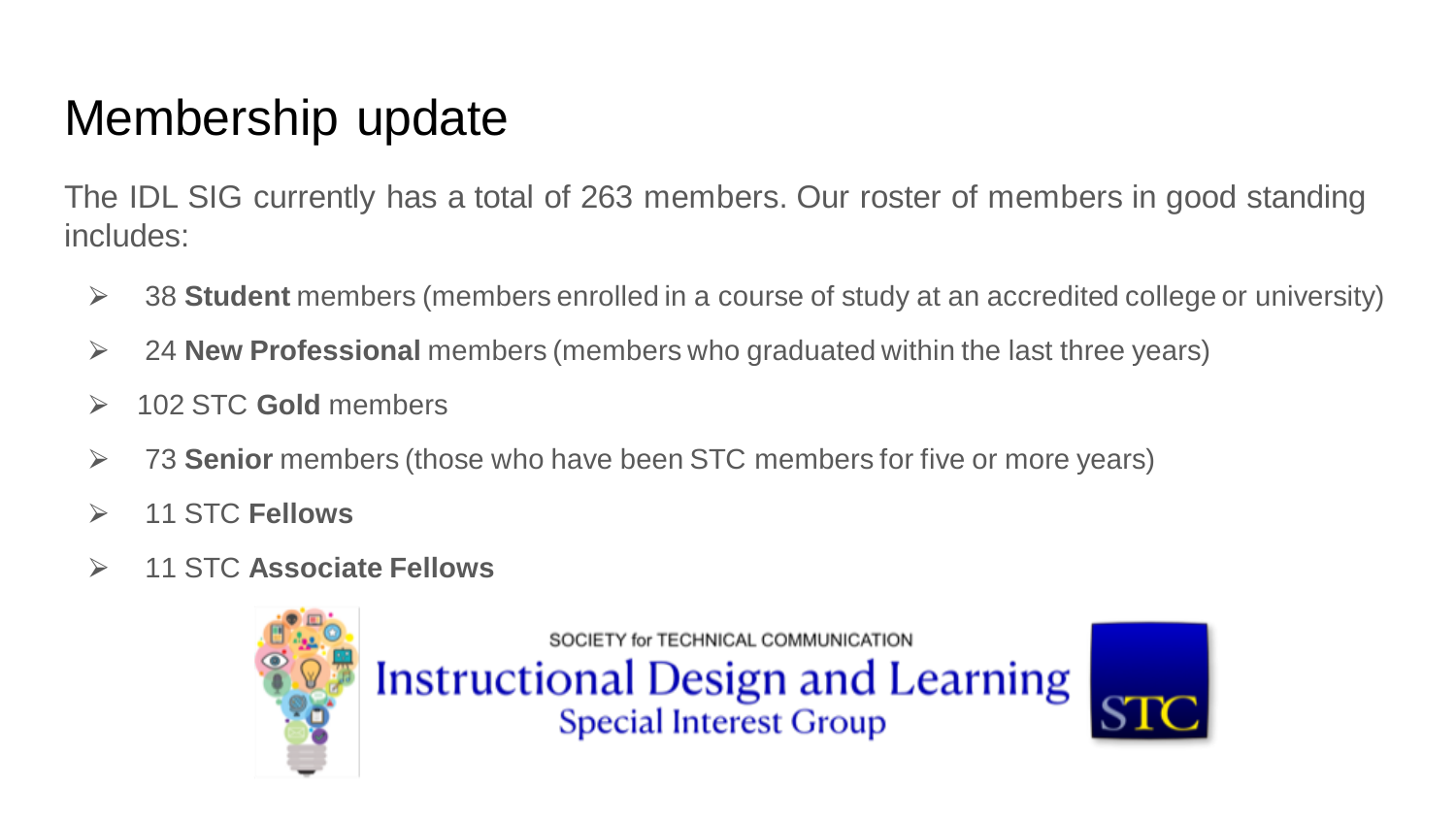# Membership update

All chapter and SIG memberships renew at the beginning of each calendar year.

- $\triangleright$  The membership renewal season runs from 1 September through 31 December. You'll receive a reminder from STC to renew your membership early in September.
- $\triangleright$  If you're not a member of our SIG, you can add us to your STC membership when you renew, and enjoy all of the benefits of membership in our community!
- $\triangleright$  Check out all membership options on the STC website: <http://stc.org/membership>
- ⮚ If you're an STC **Gold** member, your SIG membership is free! You can upgrade your STC membership to Gold when you renew.



SOCIETY for TECHNICAL COMMUNICATION **Instructional Design and Learning**<br>Special Interest Group

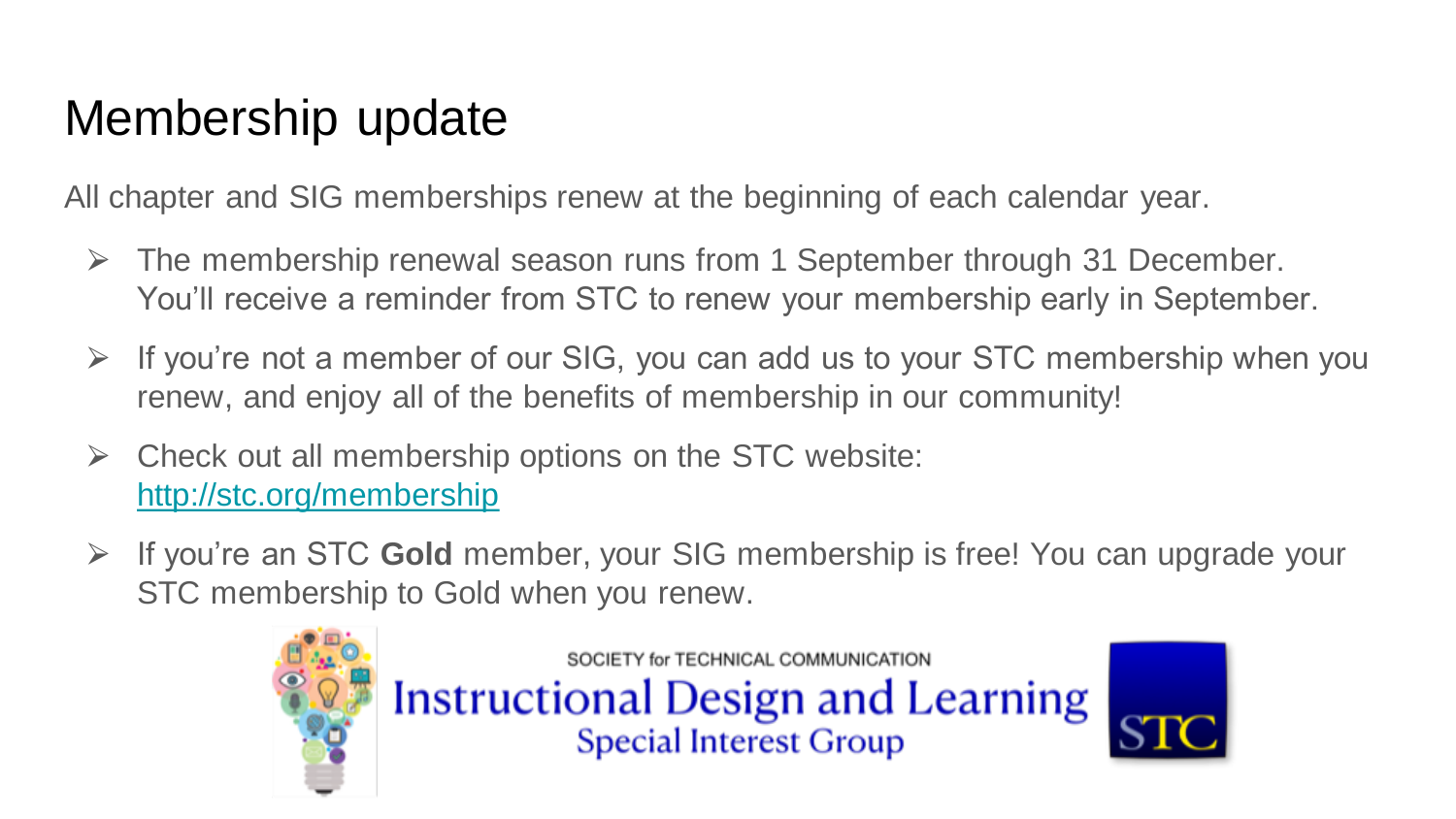### *IDeaL* newsletter update

Our newsletter is posted on our website and distributed via MailChimp

James Martin, Editor in Chief Caroline Brooks, Assistant Editor Mellissa Ruryk, Newsletter team

Reach them at newsletter@stcidlsig.org

- We're *always* looking for content.
- What should you write?
	- Research articles, case studies, reviews... Share your knowledge and experience as an instructional writer.
- ⮚ Check us out at <https://www.stcidlsig.org/newsletter/>

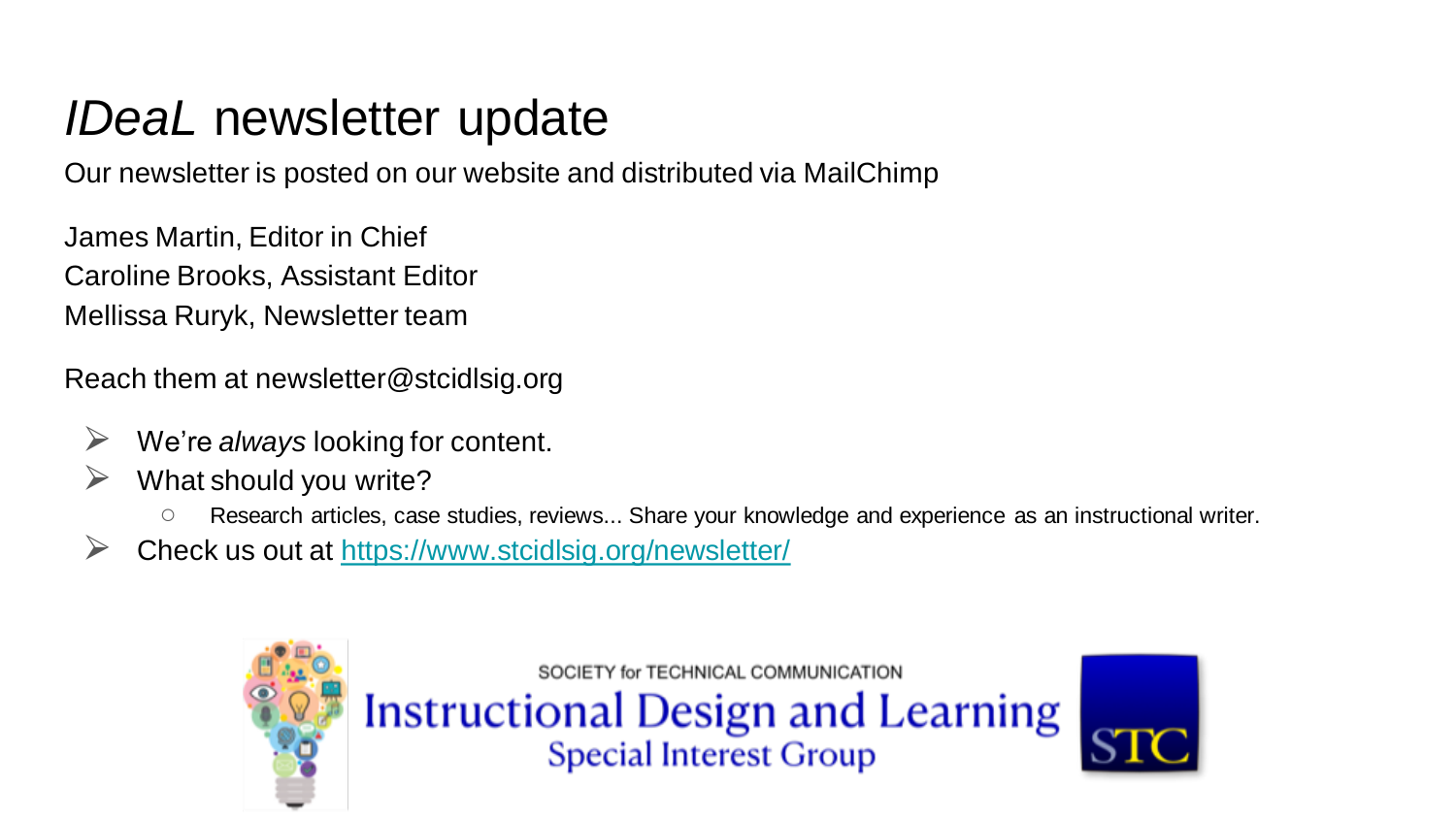# Communication update

Twitter- @STC\_IDL\_SIG 123 Following and 507 **Followers** 

LinkedIn- 403 Members

Instagram- 41 followers

Facebook- 196 followers

Slack - Active with 142 members

SIG brochure at <https://www.stcidlsig.org/idl-sig-brochure/>



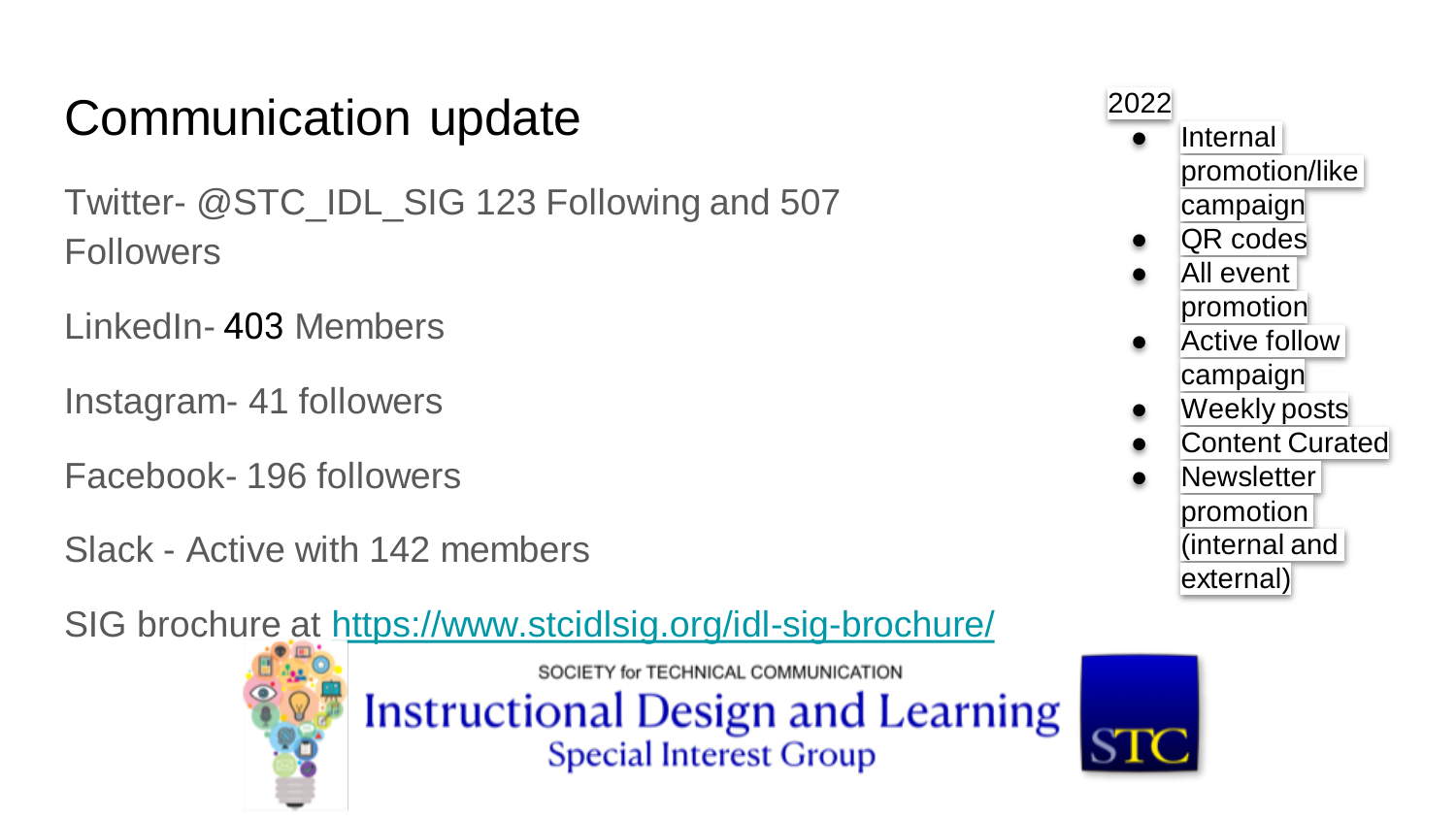# Programs update

First Fridays at 5!

Recap of past webinar programs

⮚ <https://www.stcidlsig.org/membership/free-recordings-of-idl-sig-webinars-for-members/>

Looking ahead to upcoming programs

- ⮚ In the near future: "Accessibility in Technical Writing and User Demonstration of the Common Look PDF Accessibility Tool" with Danielle Matthews
- ⮚ <https://www.facebook.com/STCIDLSIG/events/>
- ⮚ <https://www.stcidlsig.org/calendar/>

Invitation: Want to present? Want to help scout presenters?

⮚ [programs@stcidlsig.org](mailto:programs@stcidlsig.org)

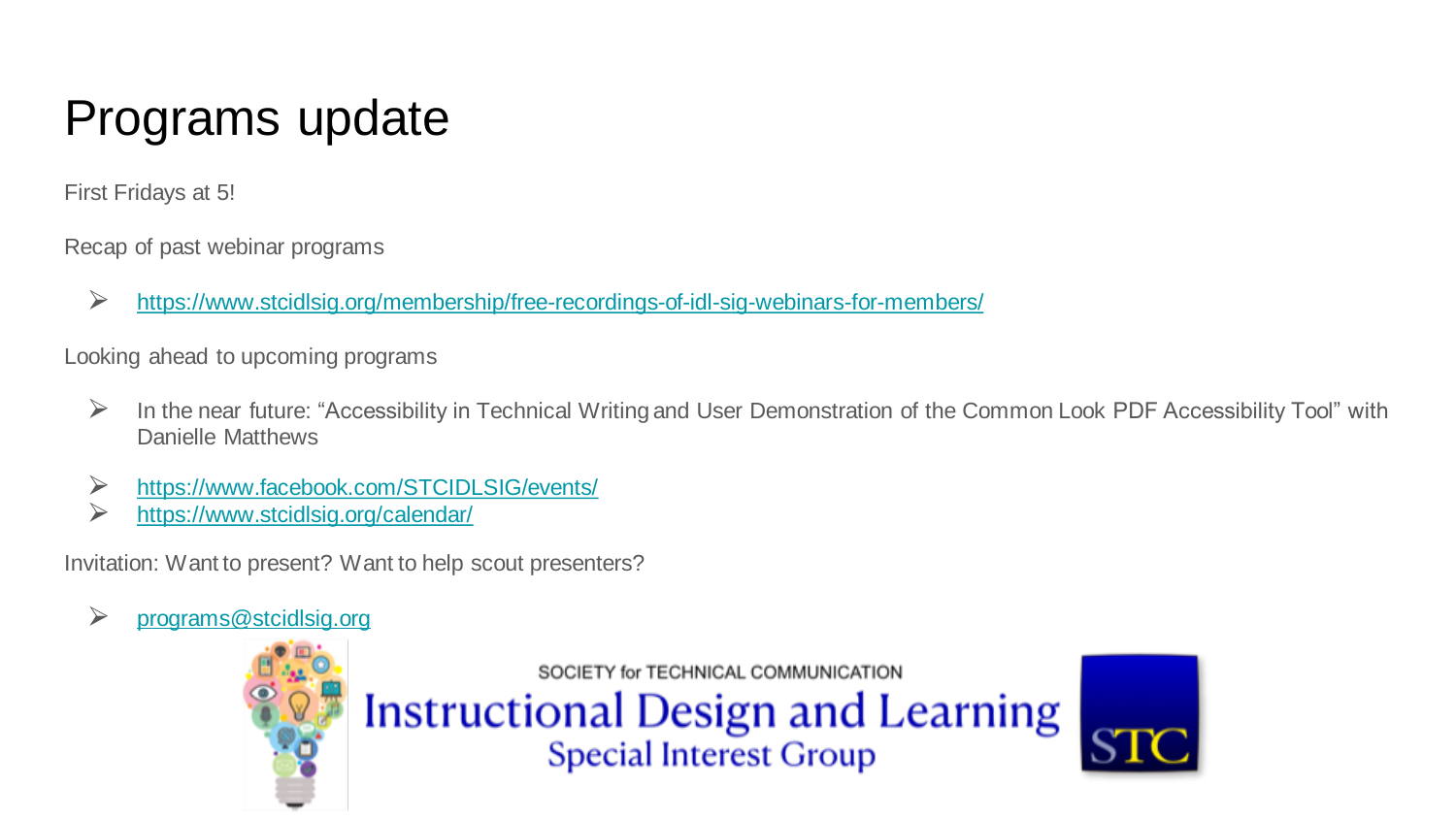# Volunteer update

The IDL SIG offers multiple options for volunteering!

Contact [volunteers@stcidlsig.org](mailto:volunteers@stcidlsig.org) to find out more information on our:

- $\triangleright$  Leadership roles: provide the largest opportunity to connect and have the longest time commitment
- $\triangleright$  Support roles: provide good connection opportunities with shorter time commitments
- $\triangleright$  Short-term tasks: connect with other technical communicators while trying out volunteering and creating portfolio projects.

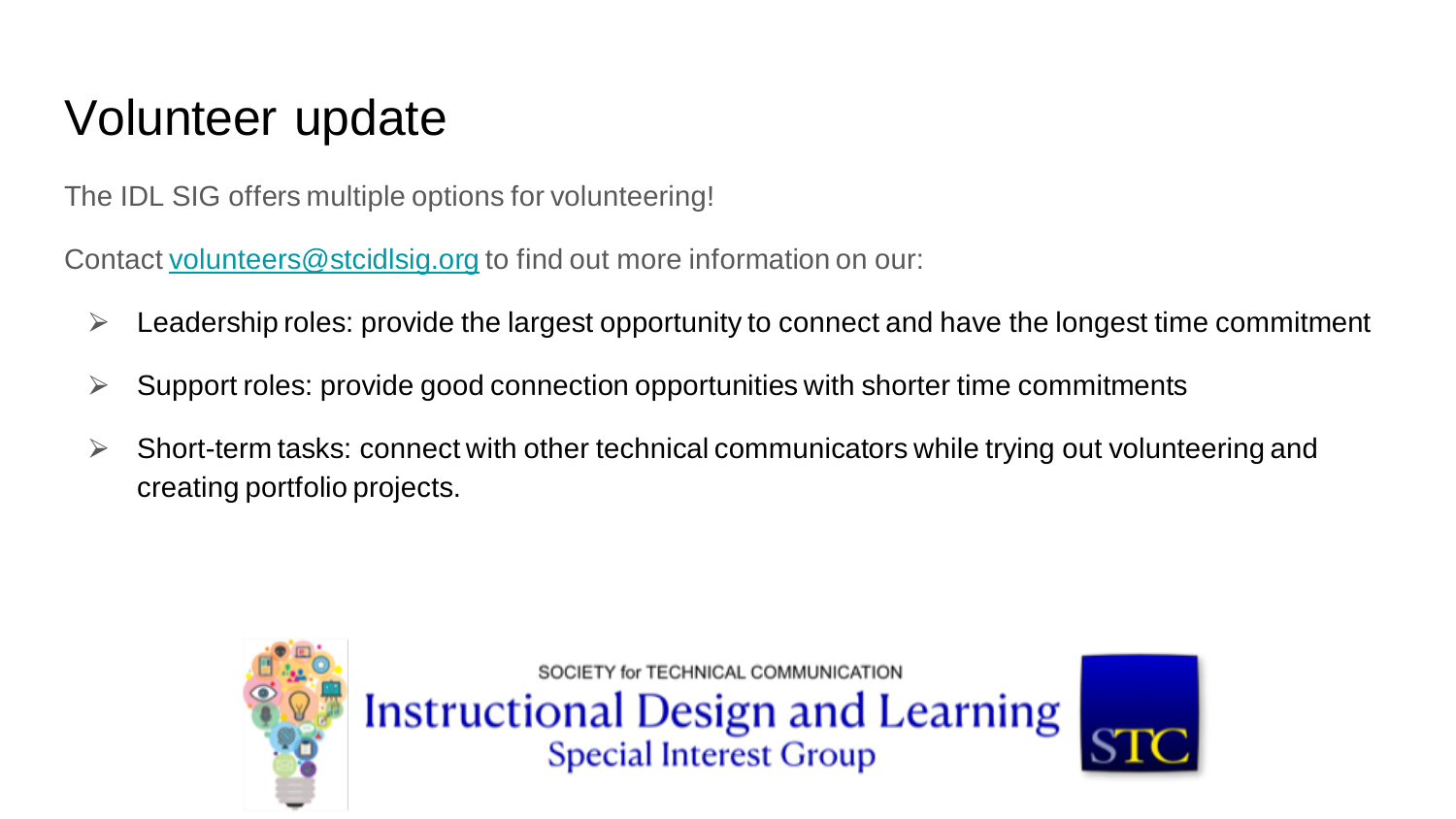# Student Outreach Article-writing Competition

- **► Student Outreach Article Writing Competition** 
	- o (February deadline) 2 entries, 2 winners)
	- o Next deadline: November 18, 2022
- $\triangleright$  Have a spare 2 hours? Want to help with Outreach? Pick one of:
	- o Update Institutions' listing on website
	- o Research contact information for newly-identified institutions
	- o Add contact info into MailChimp for summer mailout (permission to email)
	- o Update bounced contacts from summer mailout
	- o Prepare for next announcement for November 18 deadline
- $\triangleright$  Interested in judging entries?
	- (November-December timeframe)
	- Send email to StudentOutreach@stcidlsig.org



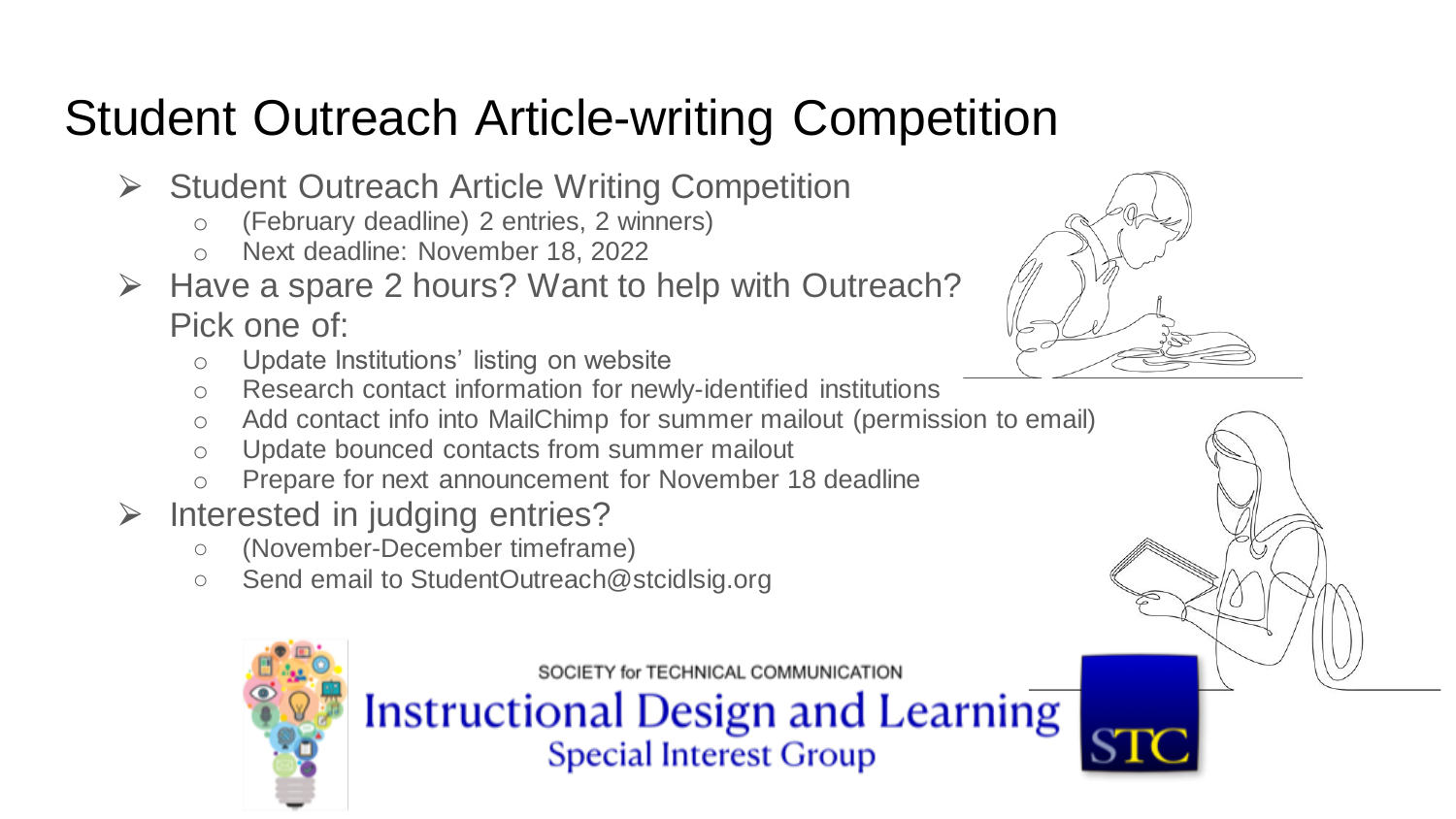# Website/announcements/discussions update

#### **Website** – http://www.stcidlsig.org

#### ⮚ IDL news and activities

Website makeover committee reconvening soon (to plan new layout & design and reorganize content)

#### **Mailchimp announcements**

#### **Slack discussions**

- ⮚ IDL SIG Slack workspace (for volunteers)
- STC workspace (channel: #sig-instructional-design)



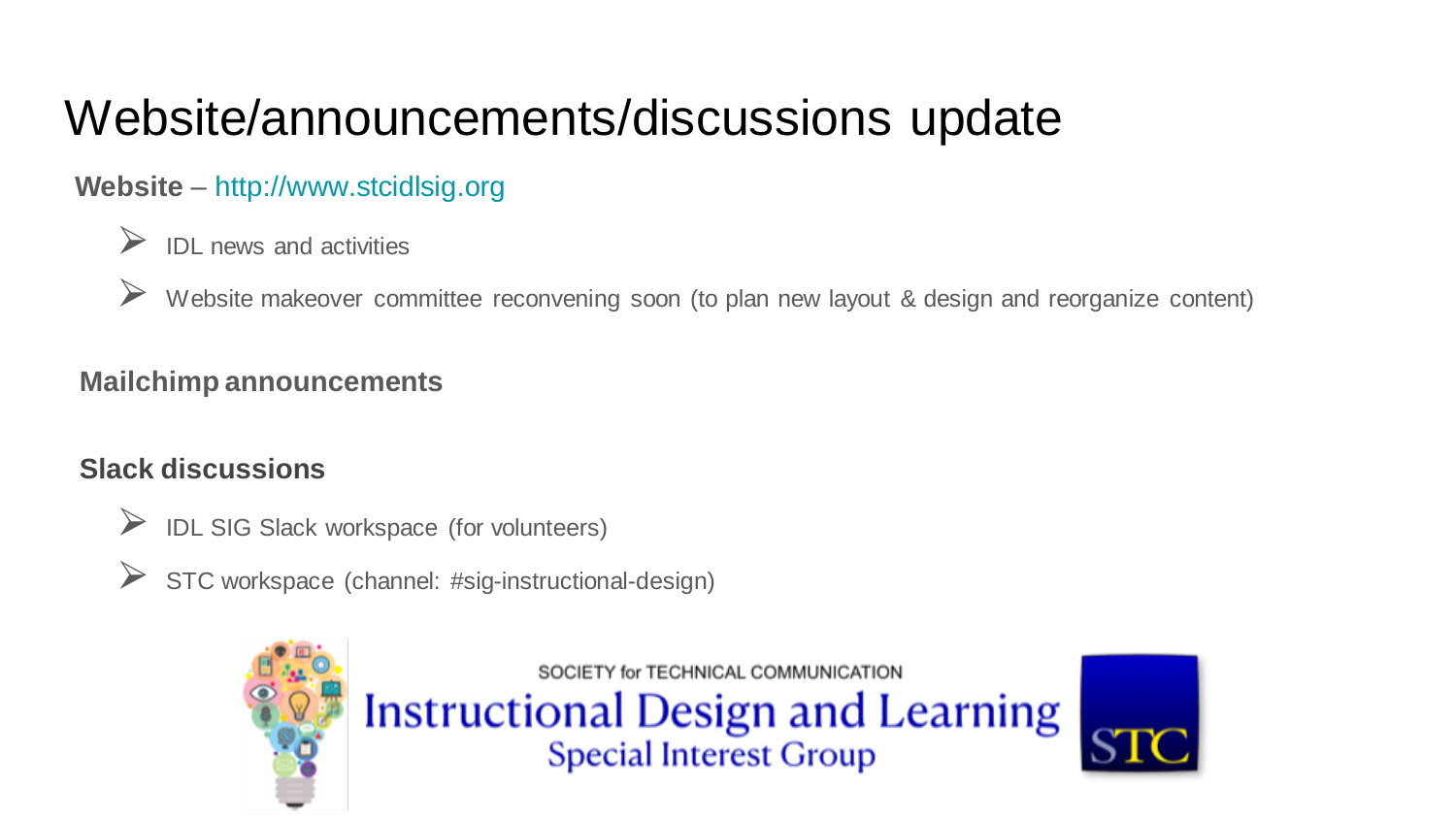# Business Partnerships

- ⮚ Introducing our business partnerships with TEK-Right Consulting Ltd. and Imperial Productions
	- Tek-Right sponsored our Summit Welcome Reception in May, 2022
	- o Imperial Productions is sponsoring our Annual General Meeting, June 2022





https://www.facebook.com/LissTekRight/



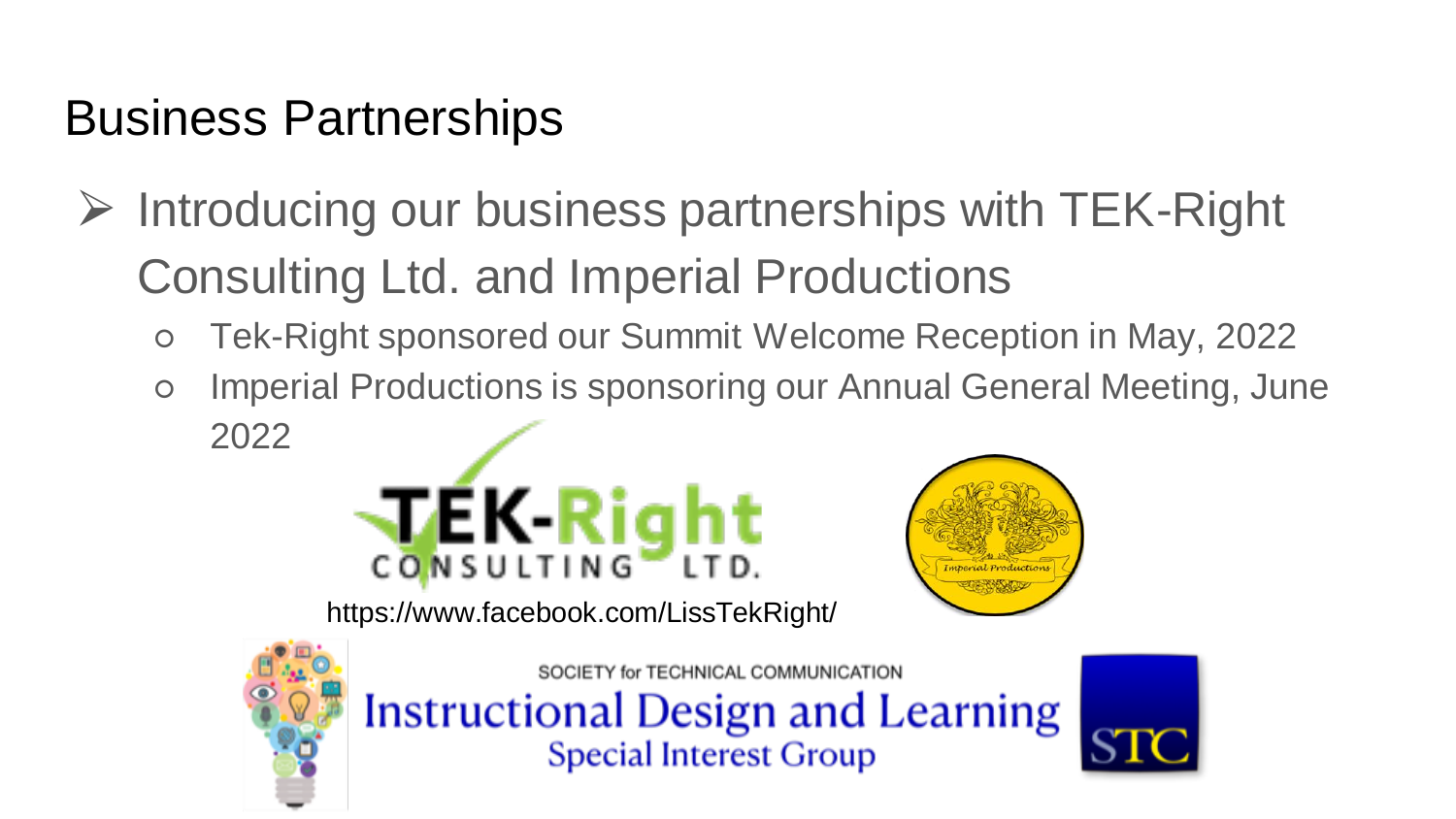# Summit Honors Reception

Most Improved Community for 2022

- ➢ Platinum Community Achievement Award (CAA)
- ➢ Pacesetter awards
	- First Fridays at 5
	- Online Summit social event: Scavenger Hunt
- ➢ Distinguished SIG Service Award (DSSA) recipient, Marcia Shannon
- ➢ Distinguished Service Award for Students (DSAS) recipient, Anita Matechuk
- ➢ Alpha Sigma Honor Society inducted member, Anita Matechuk







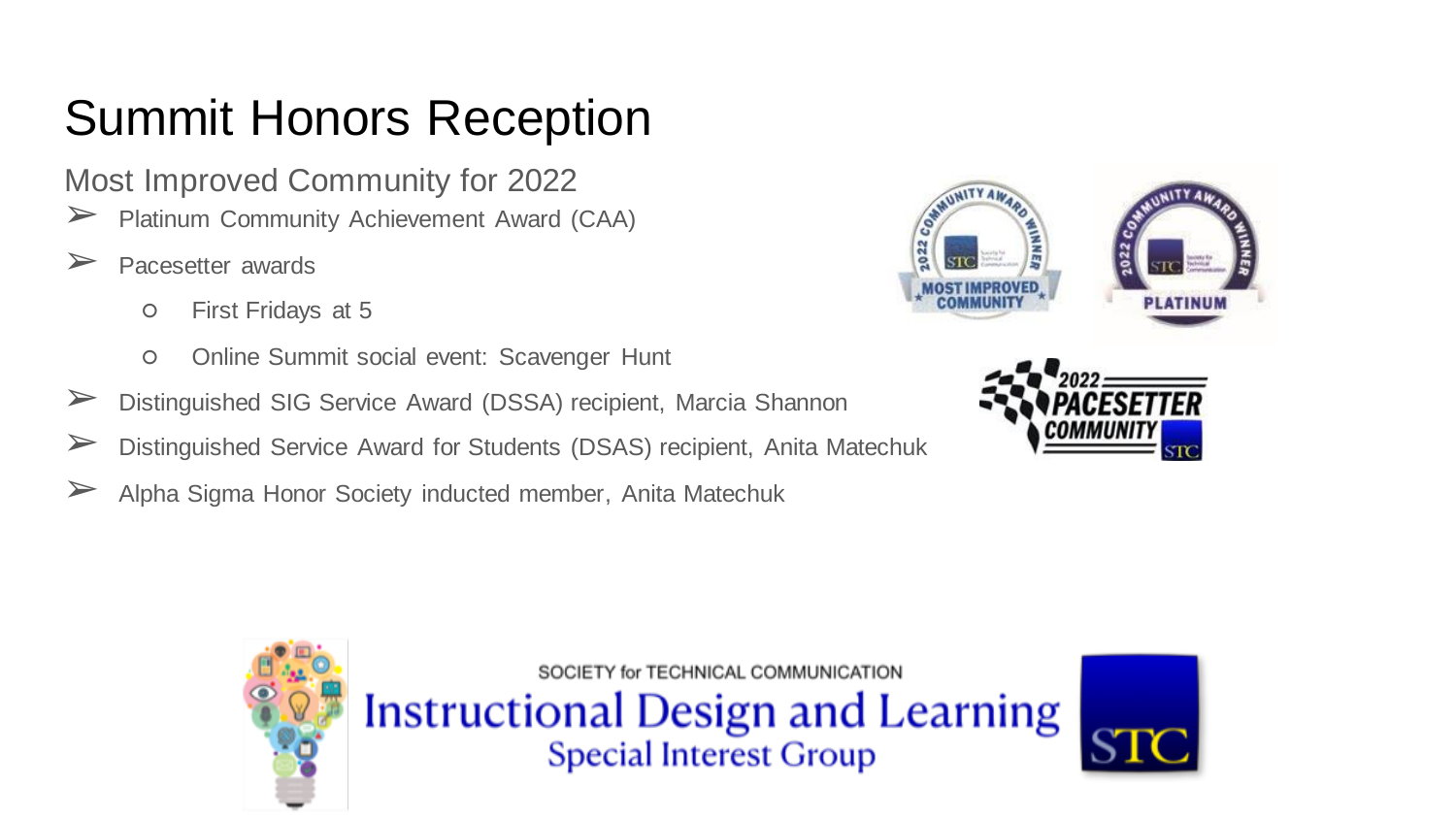# Summit Social Events

Welcome Reception

∙ Sunday night kick off to the Summit





#### Social Breakfast

∙ Tuesday morning at 7 AM – joined by 11 people. We "bought coffee" for our friends and handed out our new swag!













SOCIETY for TECHNICAL COMMUNICATION **Instructional Design and Learning**<br>Special Interest Group

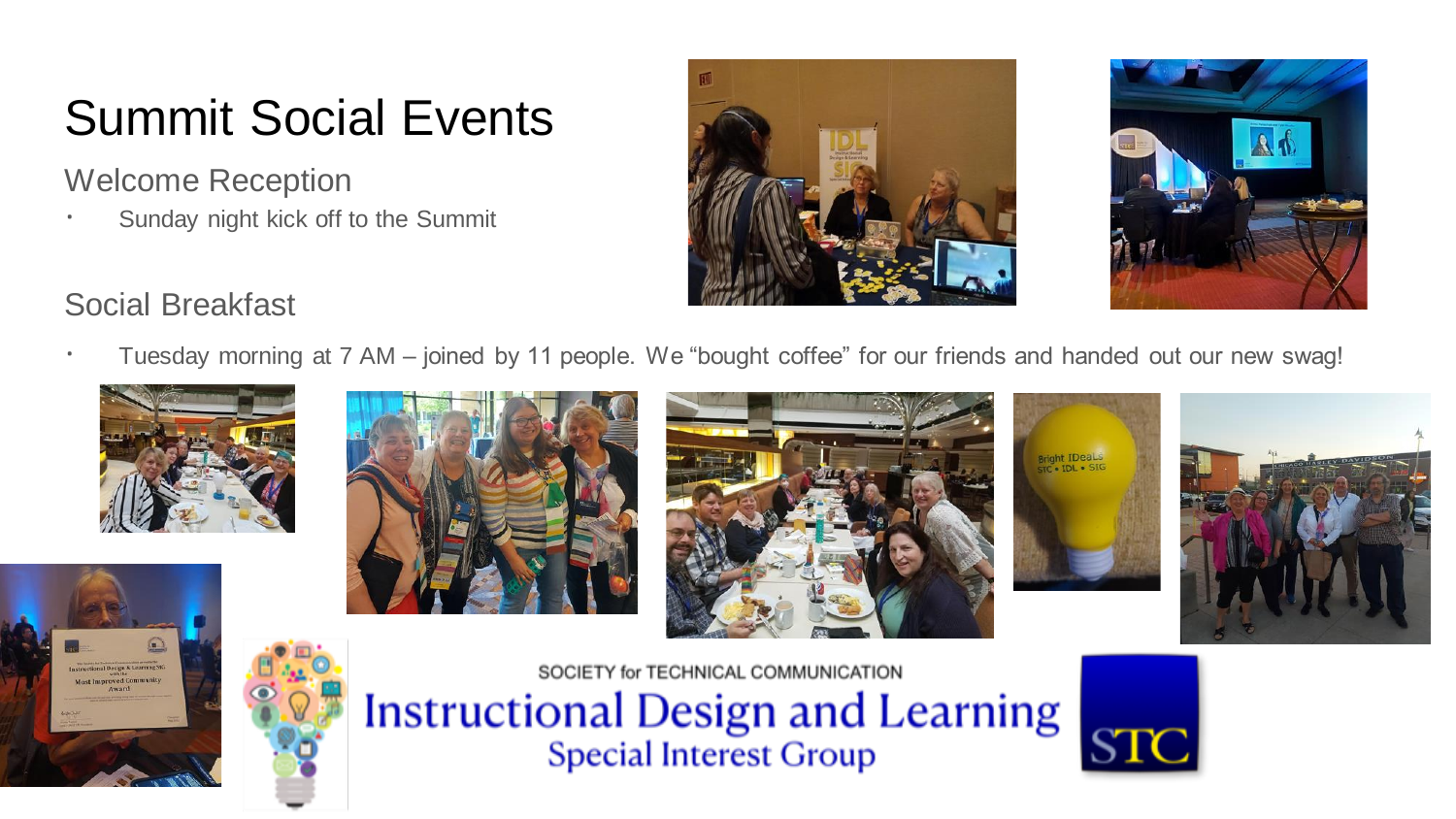# Fun(ny) business - Prizes

Drawing for door prize (Amazon \$25 gift card) Sponsored by Imperial Productions Spinning wheel for prizes<https://wheeldecide.com/>

> The Winner Rachel Stone!!!

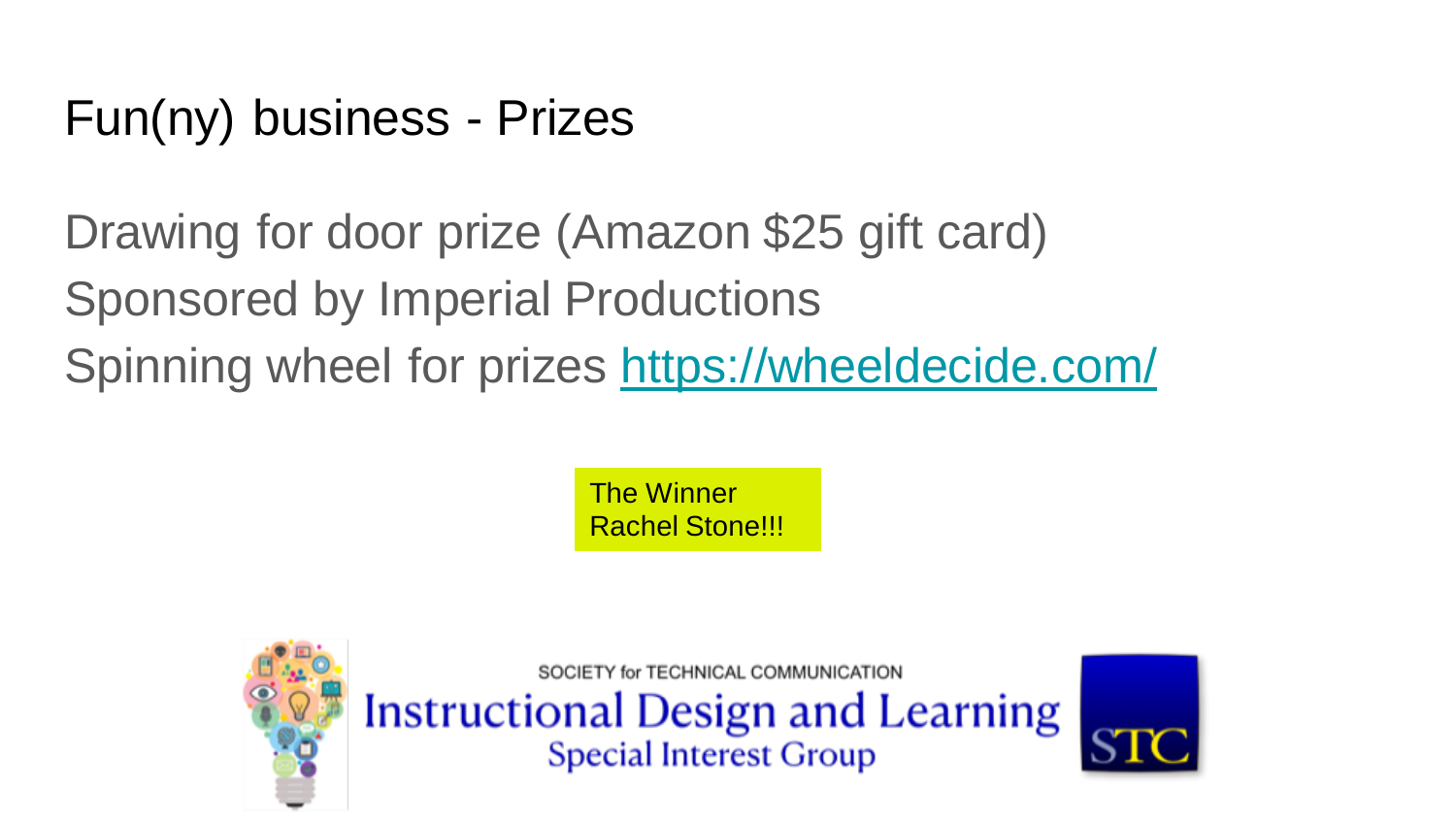# Reach Out

- ⮚ Website: <http://www.stcidlsig.org/>
- **≻** Twitter: @STC\_IDL\_SIG
- $\triangleright$  LinkedIn: STC Instructional Design and Learning
- ⮚ Facebook: <https://www.facebook.com/#!/STCIDLSIG>
- $\triangleright$  Slack: idl-sig.slack.com (you might have to request to join)
- ⮚ Instagram: <https://www.instagram.com/stcidlsig/>
- $\triangleright$  Join the IDL SIG to receive access to the announcements, and join STC's Slack.
- ⮚ Email: [manager@stcidlsig.org](mailto:manager@stcidlsig.org) or [membership@stcidlsig.org](mailto:membership@stcidlsig.org)
- $\triangleright$  Visit our website for a complete list of all contacts: <https://www.stcidlsig.org/about-idl-sig/idl-leaders-committees/>



SOCIETY for TECHNICAL COMMUNICATION

**Instructional Design and Learning Special Interest Group**